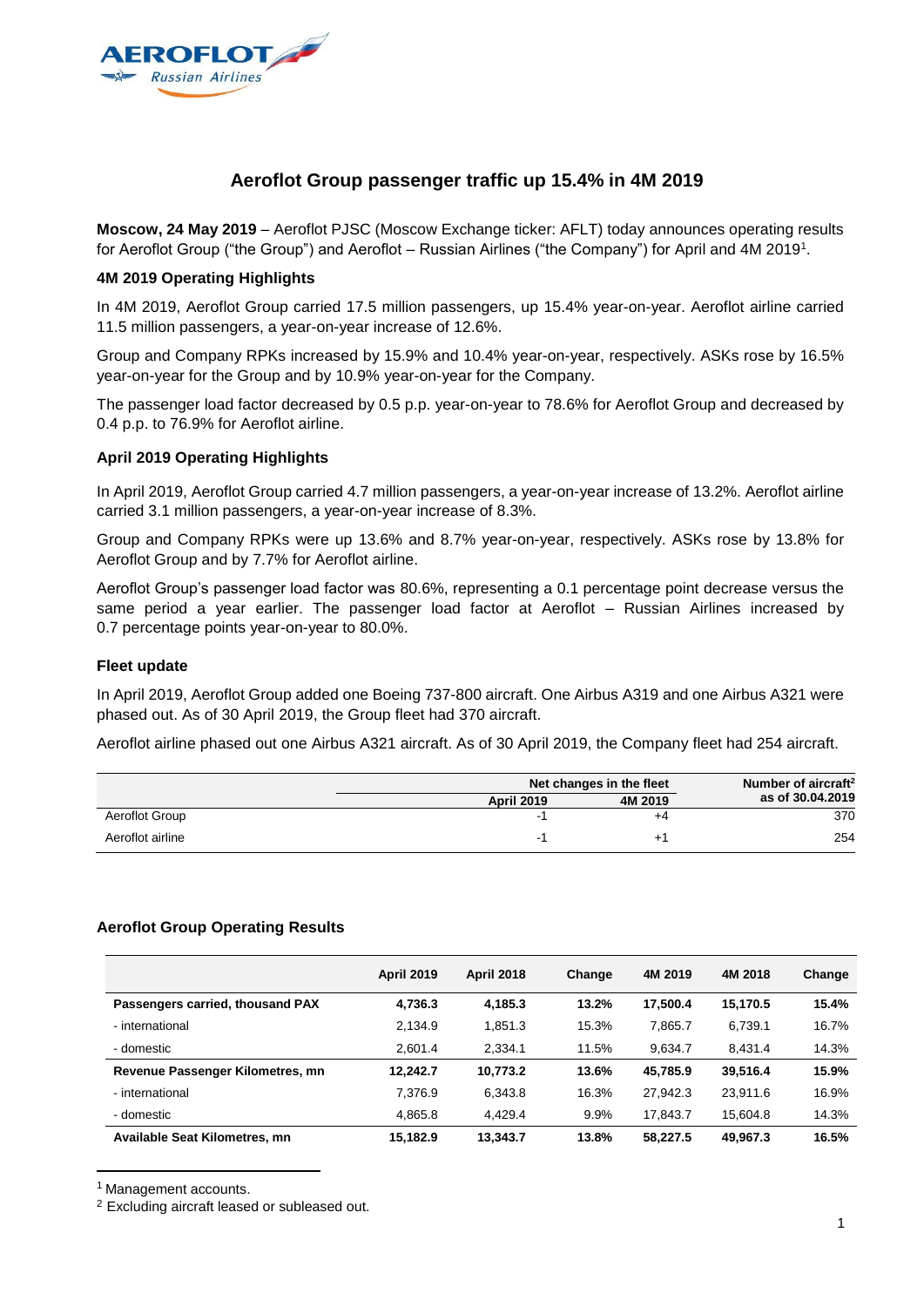

| - international                       | 9,180.3  | 7,957.3  | 15.4%      | 35,727.5 | 30,461.2 | 17.3%      |
|---------------------------------------|----------|----------|------------|----------|----------|------------|
| - domestic                            | 6,002.6  | 5,386.3  | 11.4%      | 22,500.0 | 19,506.1 | 15.3%      |
| Passenger load factor, %              | 80.6%    | 80.7%    | (0.1 p.p.) | 78.6%    | 79.1%    | (0.5 p.p.) |
| - international                       | 80.4%    | 79.7%    | 0.6 p.p.   | 78.2%    | 78.5%    | (0.3 p.p.) |
| - domestic                            | 81.1%    | 82.2%    | (1.2 p.p.) | 79.3%    | 80.0%    | (0.7 p.p.) |
| Cargo and mail carried, tonnes        | 26,128.7 | 23,997.9 | 8.9%       | 91,124.2 | 86,664.1 | 5.1%       |
| - international                       | 15,386.5 | 13,723.9 | 12.1%      | 52,548.2 | 49,734.2 | 5.7%       |
| - domestic                            | 10,742.2 | 10,274.0 | 4.6%       | 38,576.0 | 36,929.9 | 4.5%       |
| Revenue Cargo Tonne Kilometres, mn    | 109.8    | 104.2    | 5.4%       | 379.1    | 374.8    | 1.2%       |
| - international                       | 71.8     | 66.4     | 8.2%       | 241.4    | 237.8    | 1.6%       |
| - domestic                            | 37.9     | 37.8     | 0.4%       | 137.7    | 137.0    | 0.5%       |
| <b>Revenue Tonne Kilometres, mn</b>   | 1,211.6  | 1,073.8  | 12.8%      | 4,499.9  | 3,931.2  | 14.5%      |
| - international                       | 735.8    | 637.3    | 15.4%      | 2,756.2  | 2,389.8  | 15.3%      |
| - domestic                            | 475.9    | 436.4    | 9.0%       | 1,743.6  | 1,541.4  | 13.1%      |
| <b>Available Tonne Kilometres, mn</b> | 1,805.5  | 1,572.7  | 14.8%      | 6,919.0  | 5,900.2  | 17.3%      |
| - international                       | 1,097.7  | 941.8    | 16.5%      | 4,300.6  | 3,624.6  | 18.7%      |
| - domestic                            | 707.8    | 630.8    | 12.2%      | 2,618.4  | 2,275.6  | 15.1%      |
| Revenue load factor, %                | 67.1%    | 68.3%    | (1.2 p.p.) | 65.0%    | 66.6%    | (1.6 p.p.) |
| - international                       | 67.0%    | 67.7%    | (0.6 p.p.) | 64.1%    | 65.9%    | (1.8 p.p.) |
| - domestic                            | 67.2%    | 69.2%    | (2.0 p.p.) | 66.6%    | 67.7%    | (1.1 p.p.) |
| <b>Revenue flights</b>                | 35,752   | 32,027   | 11.6%      | 138,209  | 120,563  | 14.6%      |
| - international                       | 15,018   | 13,428   | 11.8%      | 58,244   | 50,297   | 15.8%      |
| - domestic                            | 20,734   | 18,599   | 11.5%      | 79,965   | 70,266   | 13.8%      |
| <b>Flight hours</b>                   | 98,233   | 87,998   | 11.6%      | 381,758  | 329,949  | 15.7%      |

# **Aeroflot - Russian Airlines Operating Results**

|                                     | <b>April 2019</b> | <b>April 2018</b> | Change     | 4M 2019  | 4M 2018  | Change     |
|-------------------------------------|-------------------|-------------------|------------|----------|----------|------------|
| Passengers carried, thousand PAX    | 3,053.2           | 2,819.9           | 8.3%       | 11,505.9 | 10,213.9 | 12.6%      |
| - international                     | 1.639.3           | 1,439.1           | 13.9%      | 6,019.3  | 5.338.5  | 12.8%      |
| - domestic                          | 1,414.0           | 1,380.9           | 2.4%       | 5,486.6  | 4,875.4  | 12.5%      |
| Revenue Passenger Kilometres, mn    | 8,462.5           | 7,787.2           | 8.7%       | 31,747.7 | 28,762.4 | 10.4%      |
| - international                     | 5,901.5           | 5,088.5           | 16.0%      | 21,826.3 | 19.413.2 | 12.4%      |
| - domestic                          | 2,561.1           | 2,698.6           | $(5.1\%)$  | 9,921.5  | 9,349.3  | 6.1%       |
| Available Seat Kilometres, mn       | 10,576.4          | 9.819.0           | 7.7%       | 41,292.5 | 37,238.2 | 10.9%      |
| - international                     | 7,415.7           | 6,529.8           | 13.6%      | 28,478.5 | 25,441.8 | 11.9%      |
| - domestic                          | 3,160.7           | 3,289.2           | $(3.9\%)$  | 12,814.0 | 11,796.5 | 8.6%       |
| Passenger load factor, %            | 80.0%             | 79.3%             | 0.7 p.p.   | 76.9%    | 77.2%    | (0.4 p.p.) |
| - international                     | 79.6%             | 77.9%             | 1.7 p.p.   | 76.6%    | 76.3%    | 0.3 p.p.   |
| - domestic                          | 81.0%             | 82.0%             | (1.0 p.p.) | 77.4%    | 79.3%    | (1.8 p.p.) |
| Cargo and mail carried, tonnes      | 19,200.7          | 18,596.0          | 3.3%       | 65,032.8 | 66,143.8 | (1.7%)     |
| - international                     | 13,643.9          | 12,518.9          | 9.0%       | 44,597.1 | 45,284.2 | $(1.5\%)$  |
| - domestic                          | 5,556.8           | 6,077.1           | $(8.6\%)$  | 20,435.8 | 20,859.6 | $(2.0\%)$  |
| Revenue Cargo Tonne Kilometres, mn  | 87.2              | 88.0              | $(0.8\%)$  | 293.4    | 312.4    | $(6.1\%)$  |
| - international                     | 66.4              | 62.7              | 5.9%       | 215.5    | 224.9    | $(4.2\%)$  |
| - domestic                          | 20.8              | 25.3              | (17.7%)    | 77.9     | 87.6     | $(11.0\%)$ |
| <b>Revenue Tonne Kilometres, mn</b> | 848.9             | 788.8             | 7.6%       | 3,150.7  | 2,901.1  | 8.6%       |